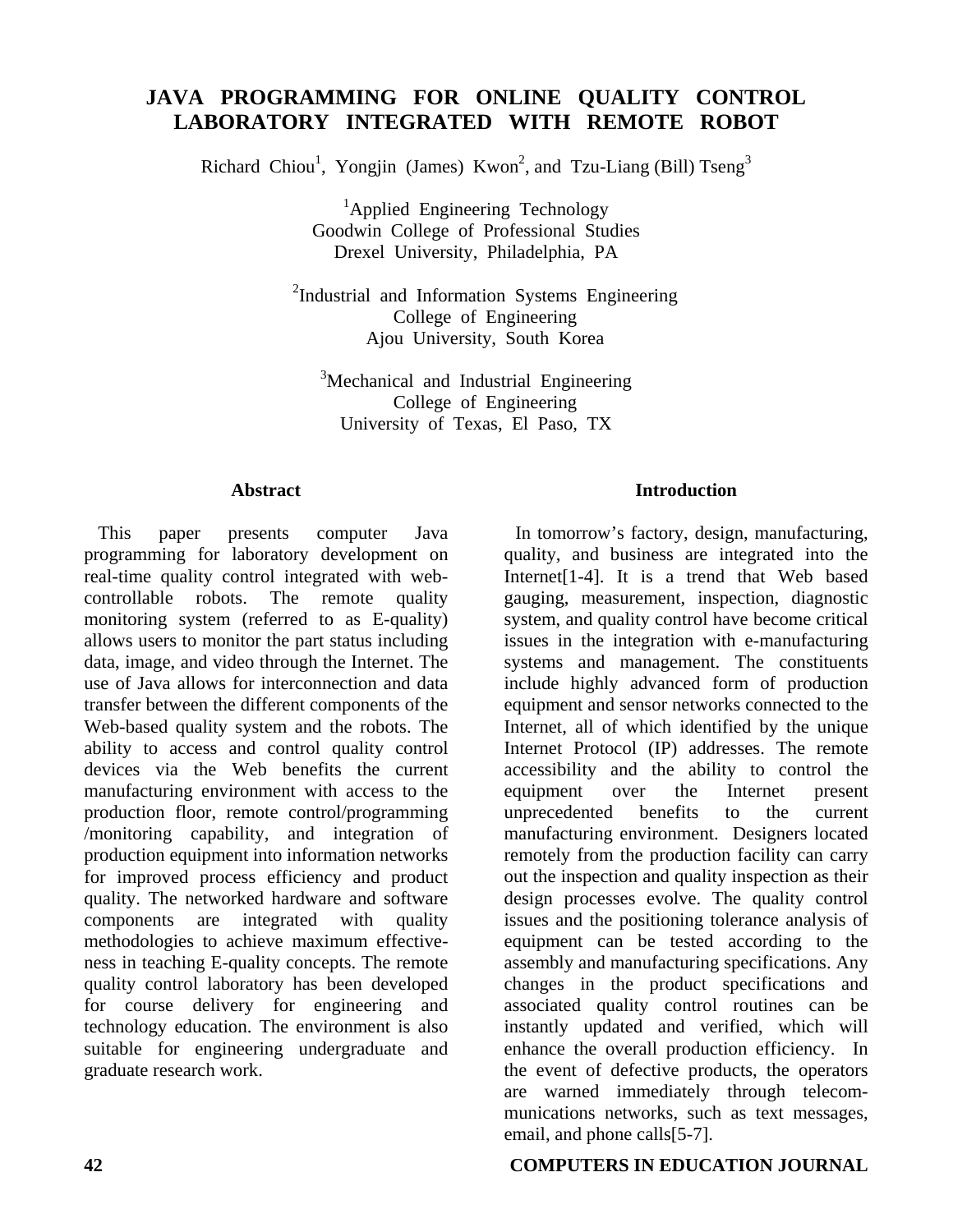The objective of the project is to allow engineering and technology students to experience with such a system in Web-based applied quality control[8-11]. The system currently allows a student to remotely operate and monitor the inspection process through the Web and collect data about the ongoing process for future analysis. This system gives a vivid picture on the integration of robotics, machine vision systems, and sensors via the Internet, leading to a rich online laboratory learning experience[12-15]. It is the most popular choice for Web-based applications and is a proven technology for client–server communications deployed through embedded network systems. The firmware and associated scripting tools in the hardware are closely based on Java and this allows seamless operation with other Java applications. For a Web-based system, Java provides the best range of options to implement an efficient client – server system. Java Applets allows clients to build extremely user friendly and intuitive interfaces that can be deployed over a Web browser. Java software technology has been the most extensively supported by the Web browsers that are currently available in the market. Subsequently using a Java based application server to communicate with this Applet based client is the best choice for efficient and quick system development. Java makes it easy to move the code to another platform which is a common requirement in an academic environment.

### **Web-Based Quality Control System**

The underlying idea in a Web based e-quality control systems is to have an application server that can communicate and control all the entities involved in the manufacturing and monitoring process. In our system, this server communicates with the machine vision system that is capable of making real-time inspections on the products and the robot that performs the required corrective action. It is also the point to which any remote user would connect to through their Web browsers to monitor and obtain information on the ongoing process. Figure 1 shows the system setup for remote quality control integrated with robot and machine vision[16-18]. It is composed of a Yamaha SCARA robot, RCX40 robot controller with on-board Ethernet card, Cognex DVT 540 machine vision sensor, DLink DCS-5300 Web cameras and a PC for hosting the application server and Web server. All these devices are Internet enabled – i.e. these devices can all be connected to a TCP/IP network through an Ethernet port and can be addressed through an IP address. Once hooked up to the network through a UTP Cat5 cable, these devices become unique nodes in a TCP/IP network and are able to communicate with other entities on the network. The Drexel University network is an extensive TCP/IP network running on Ethernet and wireless Ethernet. All IP addresses are of version 4.



Figure 1. System Setup.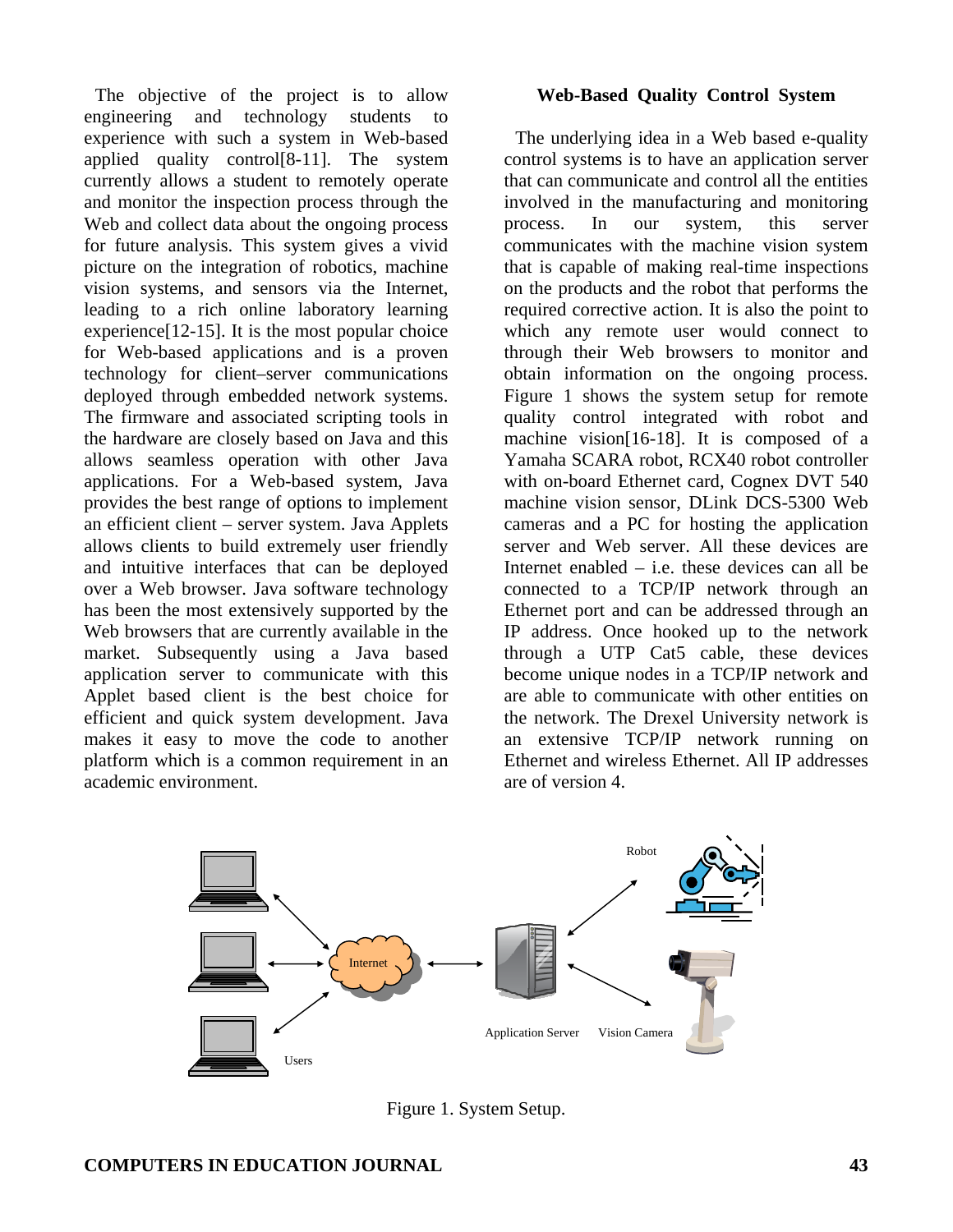The RCX40 robot controller runs a Telnet daemon on TCP port 23, which is a program that allows Telnet clients to connect to it and communicate with it. Telnet is one of the oldest text based protocol for remote communications. The daemon allows a Telnet client to connect to it and type in textual commands which in turn are interpreted by the internal firmware and executed as manual actions by the robot. The machine vision sensor also has extensive TCP/IP communication facilities. Though it does not provide a standard protocol interface, it has an in-built scripting facility that allows communication programs to be written and executed in it. The communication program we implemented is explained in later sections.

The application server runs on a dedicated PC. It waits for connections to be made from clients. Once a connection is made, it initiates connections with the vision sensor and the robot and establishes a complete communication topology for the purposes of our system. We also run a Web server for serving the Applet which forms our client interface. Our choice is the Apache Web server version 2.0.59 running on a Windows XP platform. Apache is by far the most common and efficient Web server. It is also distributed for free by the Apache foundation. The server listens on TCP port 80. The Applet is stored under the Web server and when a client requests for the Web page containing this Applet through his browser, it responds by sending this page and applet to the client. Once received, the applet is loaded in the browser and starts executing. After all the connections are established, information flows from each device and client to the application server, in turn, redistributes it. All the devices are password protected for enhanced security.

At the core of this system is the Java-based software that integrates all the hardware components and provides the user with a unified view of the system in terms of quality control operation and information exchange. The software is implemented as three separate entities: scripts on the vision sensor, the application server, and the Applet based client

interface. Figure 2 shows the overall software structure implemented in the Web-based quality control system. The measurements made by the machine vision sensor is formatted and transferred to the application server through two scripts. Inter-script communication between these two scripts happens by setting and clearing status flags in the common memory registers. The first script, called the inspection script, is executed after each snapshot. The second script, called the main script, runs constantly in the background. It is responsible for establishing and maintaining communications with the application server. It uses the standard Java style function *Socket* to open a TCP connection to the application server on a dedicated port. Once the connection is established, it exchanges information on this connection with the application server through the functions *send* and *receive*.

## **System Programming Structure**

The application server is a communications program written in Java. The operations of the program are divided and implemented through three main Java classes and a main program in accordance with the object-oriented programming model. The main program is the part of the code that is executed first when the application server is started. The main program is shown in Figure 2.

The main program starts by waiting for a TCP connection on a predetermined port from a browser through the *ServerSocket* class object. Since the end user has to activate the inspection process, this is deemed as the appropriate entry point into the program. This connection is initiated by the browser through a Java Applet. Once a connection is accepted through the *accept* method, an object of *BrowserSession* class, which is a class designed to handle all the browser communication aspects is initialized with this new connection. This newly initialized object is then used as a parameter to initialize an object of the *Operations* class. The *Operations* class is designed to operate the communications with the machine vision camera and the robot.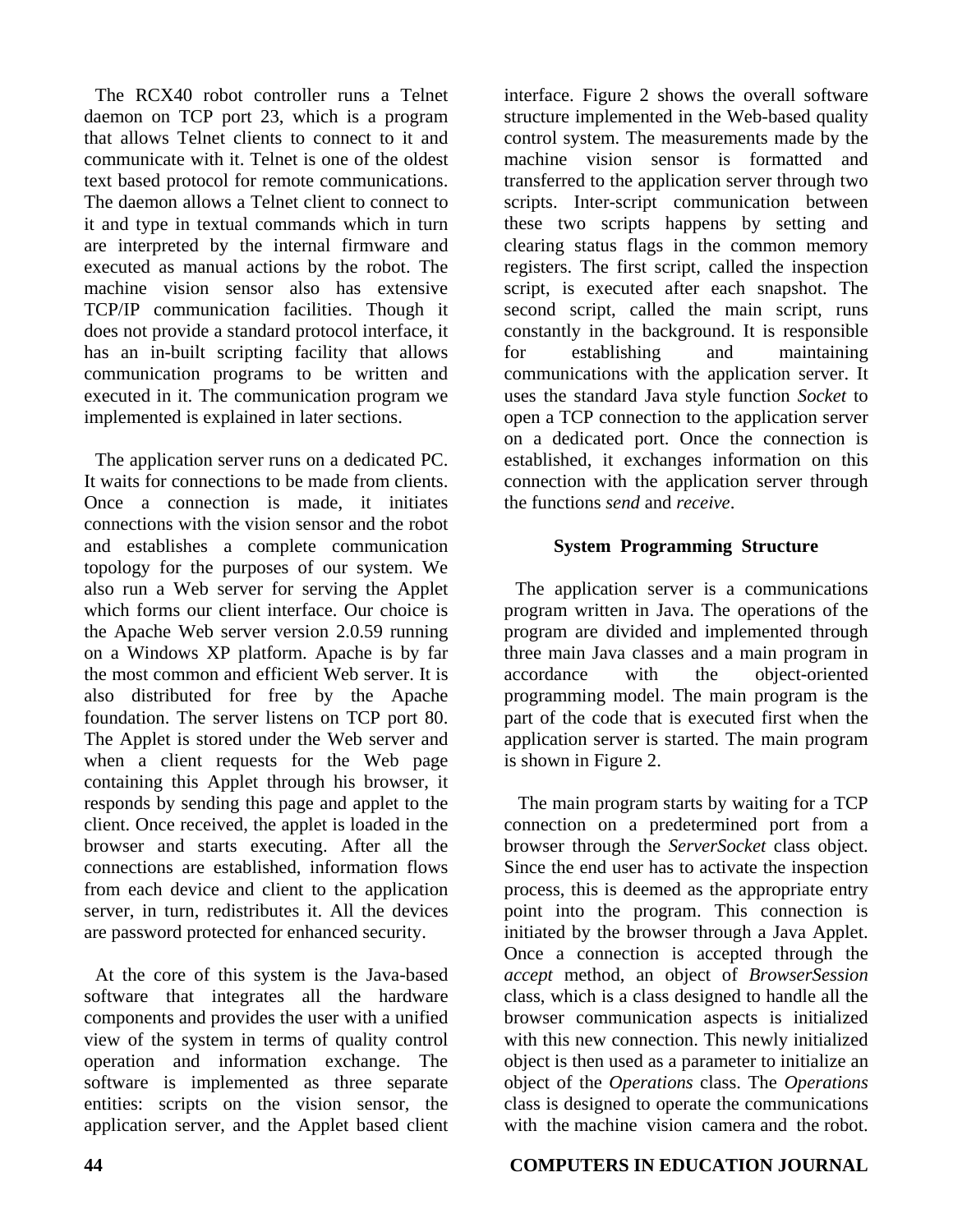

Figure 2. Java Programming Structure.

The *Operations* object implements the Java system class—therefore being able to run as a thread. A thread is a mini-program within a program that can execute in parallel with other threads. The reason behind assigning the browser communications to a separate class and the robot-camera operations to another class should be evident from the way the system is

organized. The browser forms the client part of the operations while the robot and camera constitute the server side of the system and hence this division. Once the initialization of the objects is completed, a new thread is started with the newly initialized *Operations* object and the thread is started. This effectively establishes the required connections between the entities in the system and starts operation.

```
public class Main { 
  public static void main(String[] args)throws Exception {
 …….. 
          ServerSocket BrowserListenSocket = new ServerSocket(BrowswerListenPort); 
          BrowserSession ThisBrowserSession = BrowserSession(BrowserListenSocket.accept()); 
          Operations ThisOperation = new Operations (This BrowserSession); 
         Thread CurrentThread = new Thread (ThisOperation); 
          CurrentThread.start(); 
          ………. 
  } 
 }
```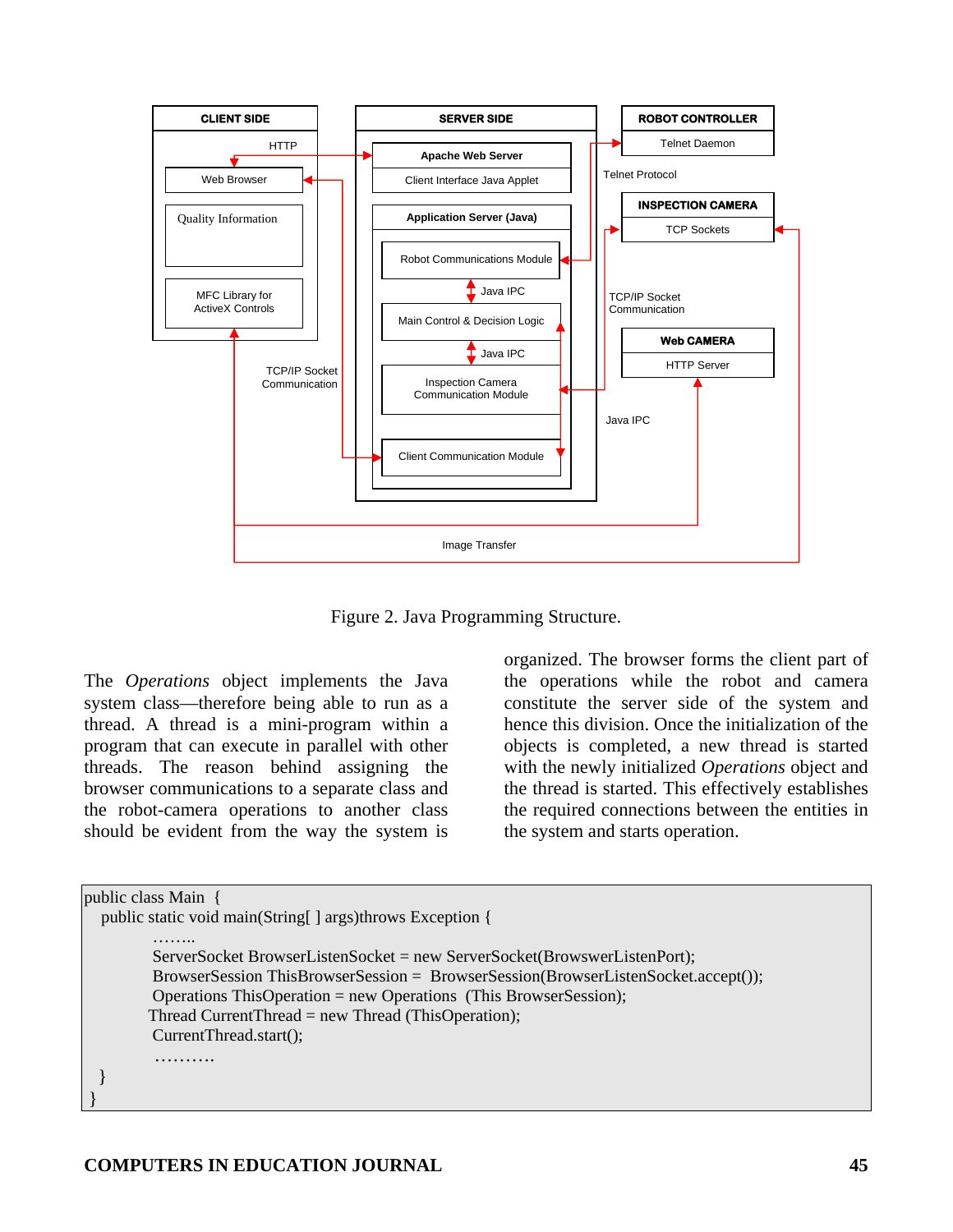### **Communication with Web browser**

The *BrowserSession* encapsulates all operations pertaining to the communication with the browser. Its constructor initializes an *Socket* object with the new connection passed on to it by the main program.

private Socket BrowserConnectionSocket; public BrowserSession(Socket NewSocket) { BrowserConnectionSocket = NewSocket; }

The class provides a *WriteMessage()* method through which information is sent to the browser. The functions of the *isAlive()* and *Close()* methods are self-evident.

private BrowserSession ThisSession; public Operations(BrowserSession bs) { This $S$ ession = bs: }

It accepts an instant of the *BrowserSession* class as an input which effectively gives it access to the connection with the browser. It then utilizes the *TelnetWrapper* class for communicating with the telnet daemon on the robot. An instance of the *Operations* class, once run as a thread, starts with opening a connection and initializing the robot.

```
 public boolean WriteMessage(String Message) { 
     try { 
        if (BrowserStream == null) 
           BrowserStream = new PrintWriter(BrowserConnectionSocket.getOutputStream()); 
        BrowserStream.println(Message); 
        BrowserStream.flush(); 
        return true; 
      } catch (IOException Error) { 
        return false; 
      } 
   } 
   public boolean isAlive() { 
……………
   } 
   public void Close() { 
……………
   } 
}
```
### **Web-Based Robotic Operations**

The main workhorse of this system is the *Operations* class. The constructor for this class is as follows: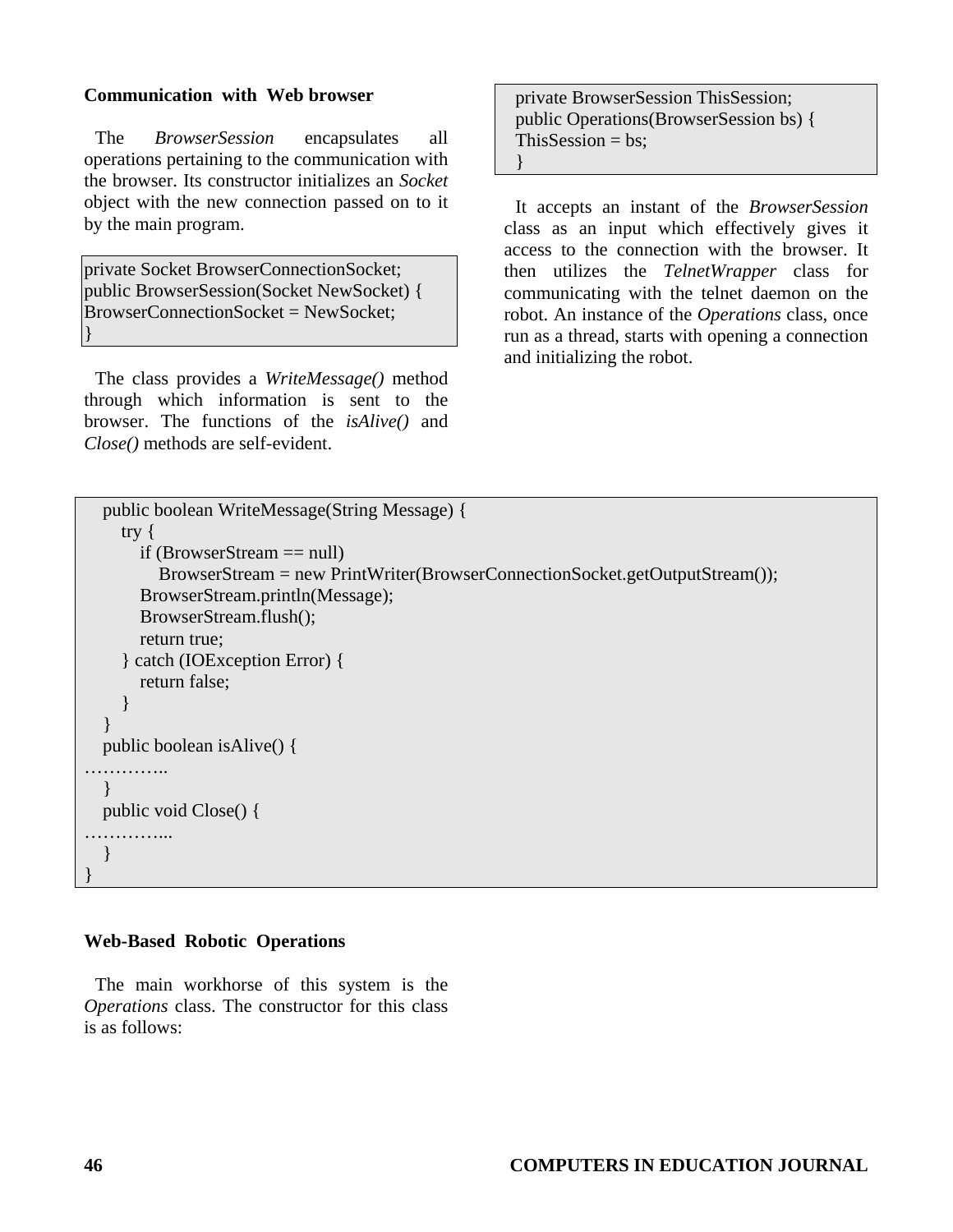| $RobotConnection = new TelnetWrapper(RobotIP);$                     |                                  |
|---------------------------------------------------------------------|----------------------------------|
| RobotConnection.setPrompt("");                                      |                                  |
| RobotConnection.login("USER", "PASSWORD");                          |                                  |
| RobotConnection.wait("OK",10000);                                   |                                  |
| This Session. Write Message                                         |                                  |
| RobotConnection.sendCommand("@DO(21)=1") + // Start conveyor belt   |                                  |
| RobotConnection.sendCommand(" $@DO(23)=0"$ ) + // Stop suction pump |                                  |
| RobotConnection.sendCommand("@SERVO ON") +                          | $//$ Turn on servo               |
| RobotConnection.sendCommand("@MOVE L,P126")                         | $\frac{1}{2}$ Move to rest posn. |
|                                                                     |                                  |

The initialization sequence composes of four steps. It enables the digital output 21 connected to the robot's I/O controller. This output is essentially the conveyor belt turn on/off signal and therefore starts it. Digital output 23 is connected to the vacuum device which is turned off at the beginning. It is turned on when the robot is required to pick up an object. The "SERVO ON" statement turns on the robot's servo motor. The next command moves the robot to a rest position which is pre-defined by the point P126 in the robot controller's memory.

### **Integration with Remote Quality Inspection**

The next step is to establish connection with the camera, again through a TCP/IP socket on a pre-assigned port.

ServerSocket Camera = new ServerSocket (CameraPort);  $ThisConnection = Camera. accept();$ 

Once connected, it continuously waits for messages from the camera that include measurements, object position and other status messages. It processes this incoming measurement information to decide on the quality of the product. Once a decision is made it instructs the robot to perform the necessary action on the inspected object.

| BufferedReader FromCamera = new BufferedReader                          |
|-------------------------------------------------------------------------|
| new InputStreamReader(ThisConnection.getInputStream()));                |
| while (true)                                                            |
|                                                                         |
| $MessagefromCamera = FromCamera.readLine();$                            |
| if (Request.equals("MessagefromCamera"))                                |
|                                                                         |
| This Session. Write Message ("Object Detected $\n \cdot \n \cdot$ " +   |
| RobotConnection.sendCommand(" $@DO(21)=0$ "));<br>$\setminus$ Stop belt |
|                                                                         |
| else                                                                    |
|                                                                         |
| // Parse Dimensions                                                     |
| This Session. Write Message ("Dimensions: " $+$ Dimensions $+$          |
| RobotConnection.sendCommand("@MOVE L, " + X + " " + Y + " " + Z + " " + |
| $R) +$                                                                  |
| RobotConnection.sendCommand("@DO(23)=1")); \\ Move to object & pick up  |
| if (Dimensions_Are_Not_Correct)                                         |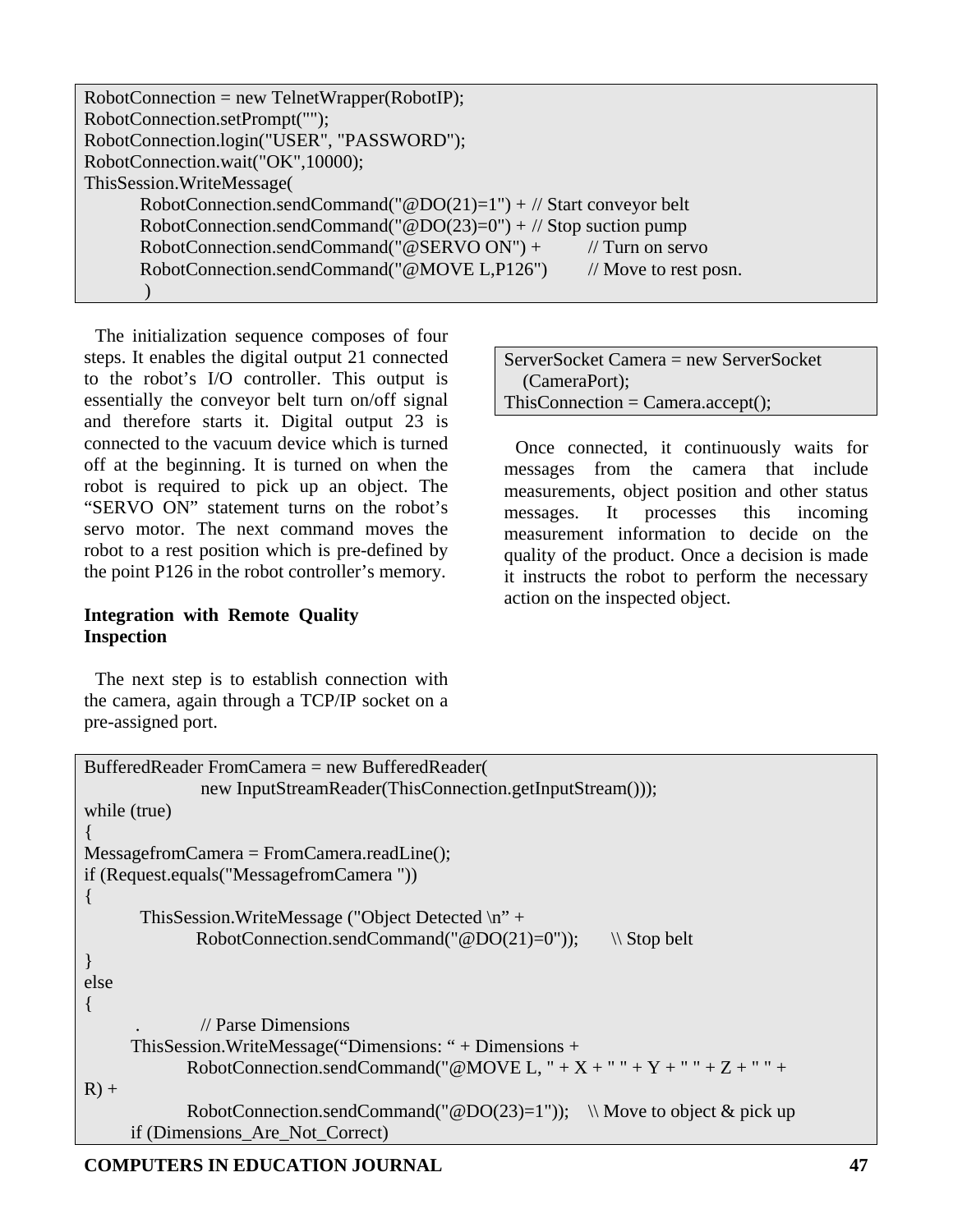|      | This Session. Write Message ("Non Compliant Object\n                                                      |
|------|-----------------------------------------------------------------------------------------------------------|
|      | RobotConnection.sendCommand("@MOVE L, P126, P125"));                                                      |
|      | \\ Place object in non-compliant stack                                                                    |
|      |                                                                                                           |
| else |                                                                                                           |
|      |                                                                                                           |
|      | This Session. Write Message ("Compliant Object\n"<br>RobotConnection.sendCommand("@MOVE L, P127, P128")); |
|      | \\ Place object in compliant stack                                                                        |
|      |                                                                                                           |
|      | //Reset Operations                                                                                        |
|      |                                                                                                           |
|      |                                                                                                           |

The 'Dimesions\_Are\_Not\_Correct' phrase is a set of conditions to check the dimensions. A simple example would be  $(Length = 50$  AND width  $= 50$ , though in the actual code this is a complex conditional statement incorporating all 7 parameters being measured. Depending on the object classification, it is picked and placed on to a stack defined by the pre-defined positions P125 and P128.

### **Communication with Machine Vision**

The DVT vision sensor supports a Java style scripting language through which the communications program was implemented on it to communicate and transfer data with the application server. Part of the code to establish communications with the application sever is shown below:

The similarity with Java is readily seen from the code. This part of the code keeps trying to connect to the application server until it successfully makes connection. When measurements are available they reported back to the application server using the Send() method. The text message is converted into a Byte array as required by the Send() method using the toByteArray() method.

### ToServer.Send(Message.toByteArray())

### **Web Interface**

The end user interface is implemented on a Web browser through a Java Applet. Information is also exchanged between the applet and the application server through a

```
class RobotControl 
{ 
          public static void main () 
\left\{\begin{array}{ccc} \end{array}\right\}Socket ToServer = new Socket(); while (true) 
\left\{\begin{array}{ccc} \end{array}\right\} ConnectResult = ToServer.Connect("144.188.xx.xx", 1500); 
                    If (ConnectResult<0) 
                             continue; 
 } 
          DebugPrint("Connected to Server"); 
…………… 
}
```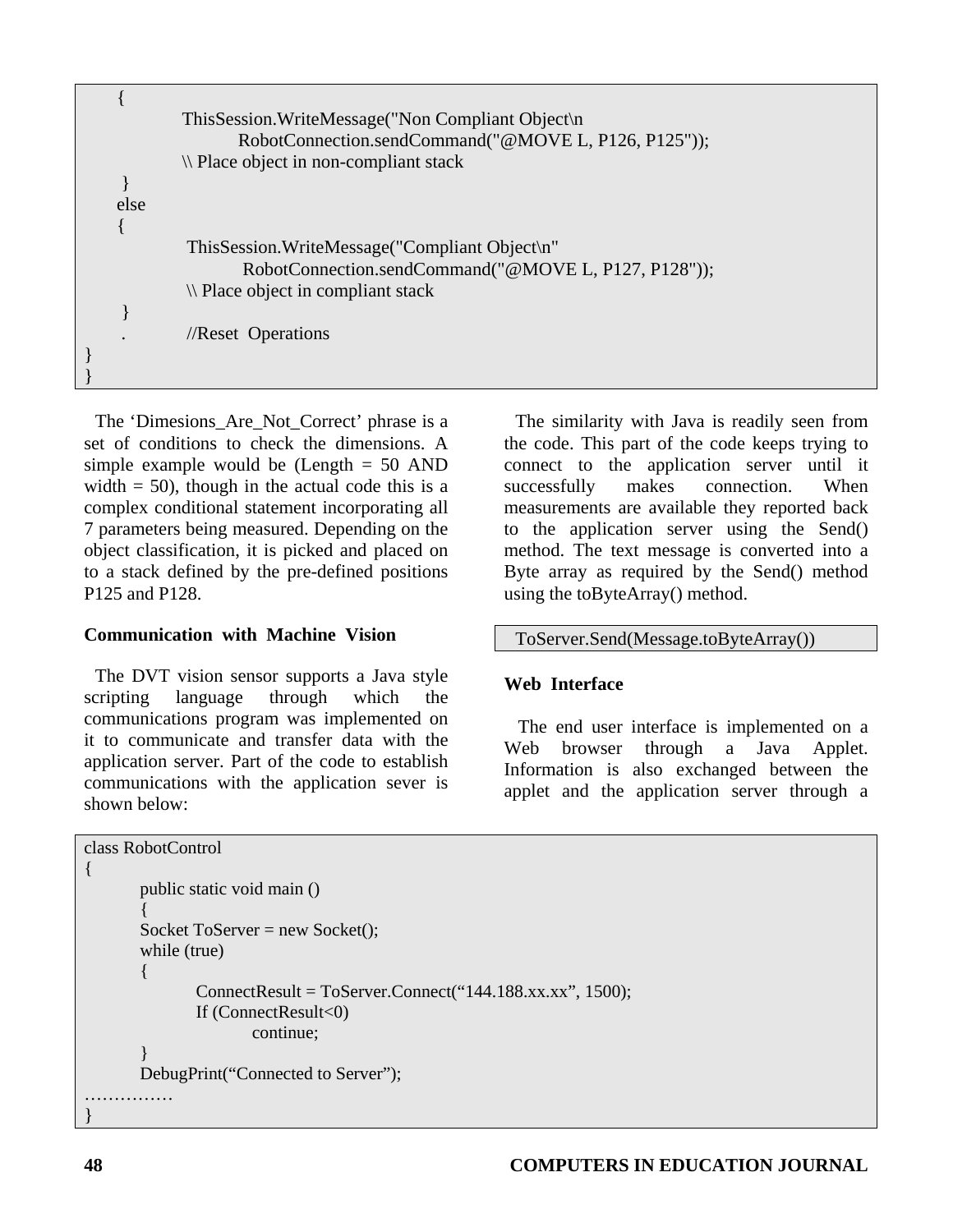TCP/IP connection. The graphical user interface is implemented through the use of Java swing components. The Applet also follows a similar

structure to that of a normal Java program, but it is not required to implement a main() method.

public class WebInterface extends java.applet.Applet implements Runnable { Thread thisThread; Socket toApplicationServer; PrintWriter outApplicationServer; BufferedReader inApplicationServer; }

The Applet does not execute any task upon loading. The user initiates the inspection procedure by clicking on the 'Start Inspection' button. Once clicked, it attempts to establish a

connection with the application server. Successful establishment of connection also starts the inspection process at the other end as explained in earlier sections and the inspection process begins.

```
private void iStartActionPerformed(java.awt.event.ActionEvent evt) { 
     \{AddText("Connecting to Application Sever at "+ sIP +" on Port "+ sPort, 0);
       to ApplicationServer = new Socket(sIP, sPort); AddText("Connected to Application Server", 0); 
        iStart.setEnabled(false); 
        iStop.setEnabled(true); 
      } catch (IOException ex) { 
        AddText("Could not Connect to Application Server", 0); 
        AddText("Try Again", 0); 
        return; 
 } 
     doRun = true:
     thisThread = new Thread(this);
      thisThread.start(); 
   }
```
Once the connection is established the applet executes the run() method in a separate thread. The run() method actively exchanges information with the application server. The reason to dedicate a separate thread for the information exchange is that, the main thread is

responsible for displaying and making any changes to the visual display of the applet and if the I/O operations are dedicated to this thread, it fails to refresh the display when any changes occur.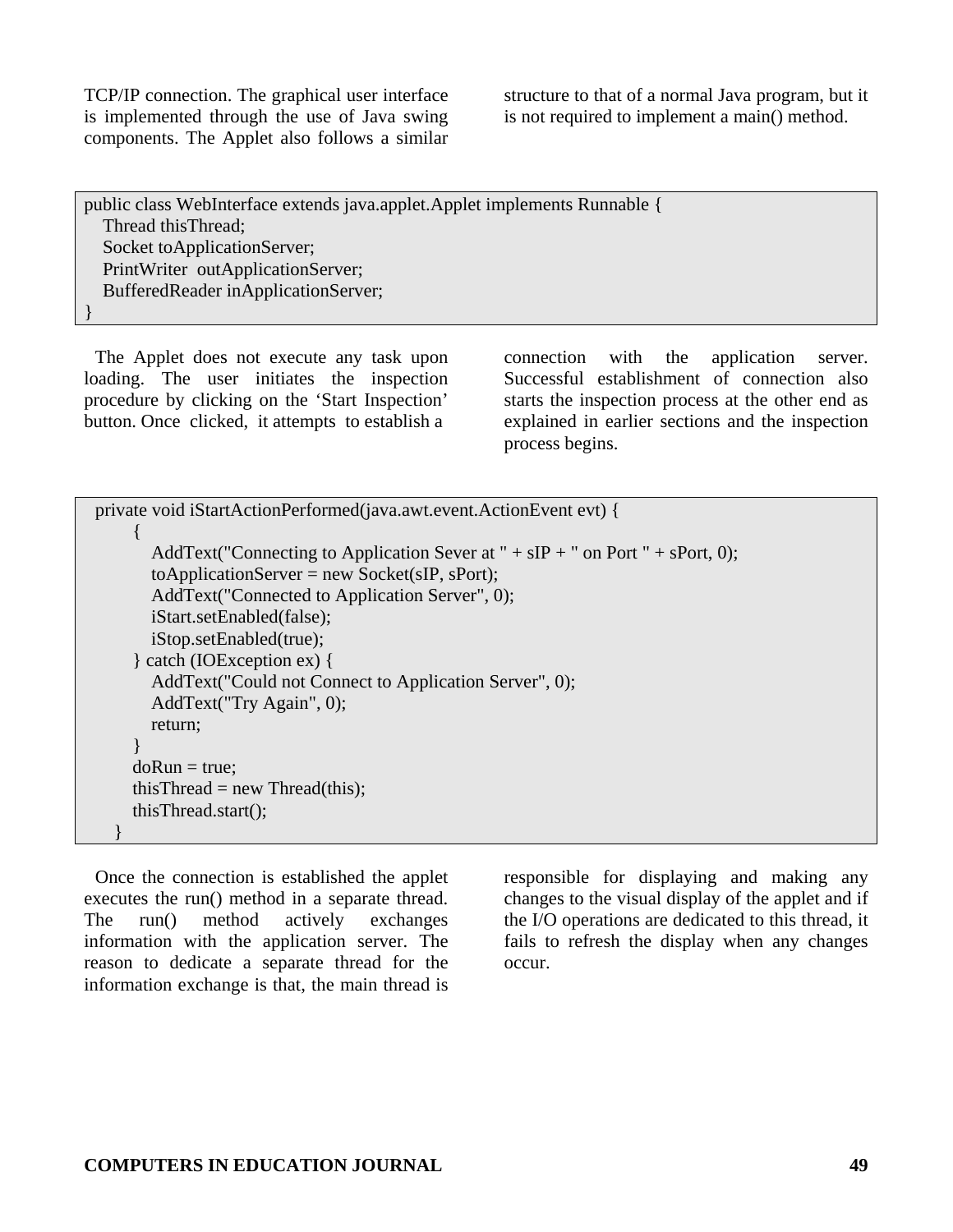public void run() {

```
…………
     try { 
        inApplicationServer = new BufferedReader(new 
                      InputStreamReader(toApplicationServer.getInputStream())); 
        while(doRun) { 
          Text = inApplicationServer.readLine(); 
          if (Text.startsWith("Object")) { 
           Temp = Integer.parseInt(iTotal.getText()); Temp++; 
            iTotal.setText(Temp.toString()); 
 } 
          if (Text.startsWith("Non Compliant")) { 
           Temp = Integer.parseInt(iNo.getText());
            Temp++; 
            iNo.setText(Temp.toString()); 
 } 
          if (Text.startsWith("Compliant")) { 
           Temp = Integer.parseInt(iYes.getText()); Temp++; 
            iYes.setText(Temp.toString()); 
 } 
          if (Text.startsWith("Dimensions")) { 
           Dimensions = Text.substring(12).split("");
            iLength.setText(Dimensions[0]); 
            iWidth.setText(Dimensions[1]); 
            iRad1.setText(Dimensions[2]); 
            iRad2.setText(Dimensions[3]); 
            iCenCen.setText(Dimensions[4]); 
            iAngle.setText(Dimensions[5]); 
          } 
 } 
     } catch (Exception ex) { 
       AddText("Could not read from Application Server\ln" + ex.getMessage() + "\ln", 0);
        return; 
 }
```
The run() method essentially waits for any message from the application server. Once it reads a message, it interprets and performs the appropriate update. The message 'Object' conveys the message that an object has been inspected. Therefore it updates the iTotal field which keeps track of the total number of objects that are inspected. A 'Non Compliant' means that the inspected object failed to comply with the required specifications, which leads to incrementing the iNo field which keeps track of the total number of non-compliant objects.

Similar explanation applies to the 'Compliant' message. The 'Dimensions' message reports the measurement values of the object. The program parses the data and displays the information under the appropriate fields.

# **Experimental Verification**

Web-based quality control systems can provide remote sensing, monitoring, and online quality diagnosis for robotics and automation in manufacturing processes. The quality control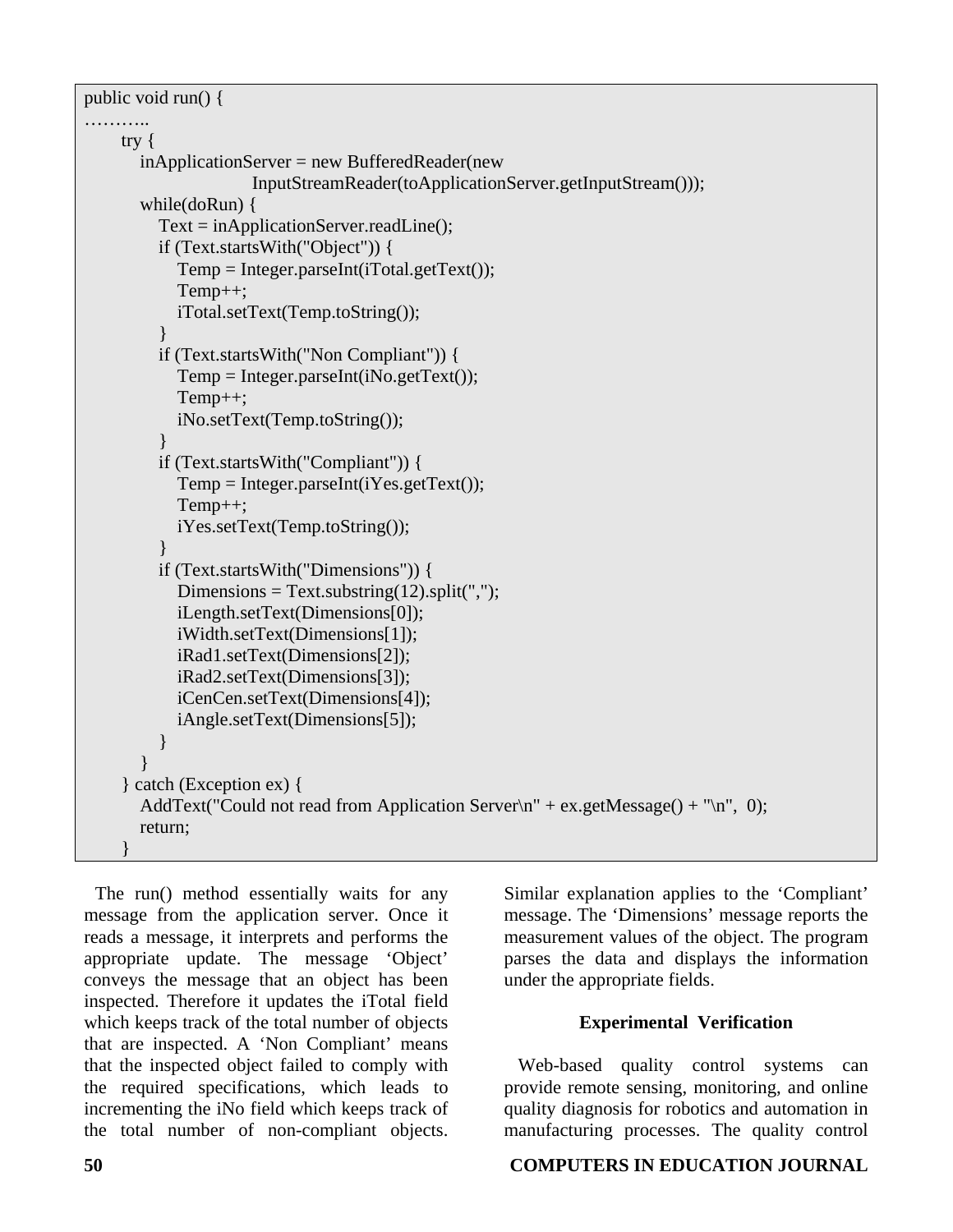issues and the tolerance analysis of an object can be tested according to the assembly and manufacturing specifications. Any changes in the product specifications and associated quality control routines can be instantly updated and verified, which will enhance the overall production efficiency. Figure 3 shows the setup used for the Web-based quality control. The experimental setup includes the following items: Yamaha SCARA robot YK-250X, RCX40 robot controller with optional on-board Ethernet card, Cognex DVT 540 machine vision, and HP m1050e PCs. The RCX40 controller is connected to the Ethernet and controlled using a PC/Server. Two DLink DCS-5300 Web cameras are used for constantly viewing the robot movement.

All devices, such as the robot, Web cameras, and machine visions, are connected to the Ethernet. This reduces the wire maze needed to link every device and enables users to operate and control the equipment remotely. The word network refers to the connection between the devices in the work area as well as with the

users. Network used here is local area network (LAN), which is connected to a server. The Web server is connected to this LAN, and the LAN can also have access to the devices on the network from the outside. Every device connected to the network has a unique IP address, which is used to connect to them and also recognize them on the network. The IP address is separated into network address and host address sections. The network address section is extracted from the IP address by *AND*  processing with the subnet mask. Devices belonging to the same network must be set to have the same network address.

The browser interface also includes two Web camera views that show the robotic operation (see Figure 4). The Web cameras are equipped with an embedded Web server, which captures stream of images over the Internet using the HTTP protocol. Our Web interface incorporates a Microsoft ActiveX object provided by the manufacturer, and this allows us to directly embed the camera view in our Webpage with



Figure 3. A System Setup for Web-based Quality Control.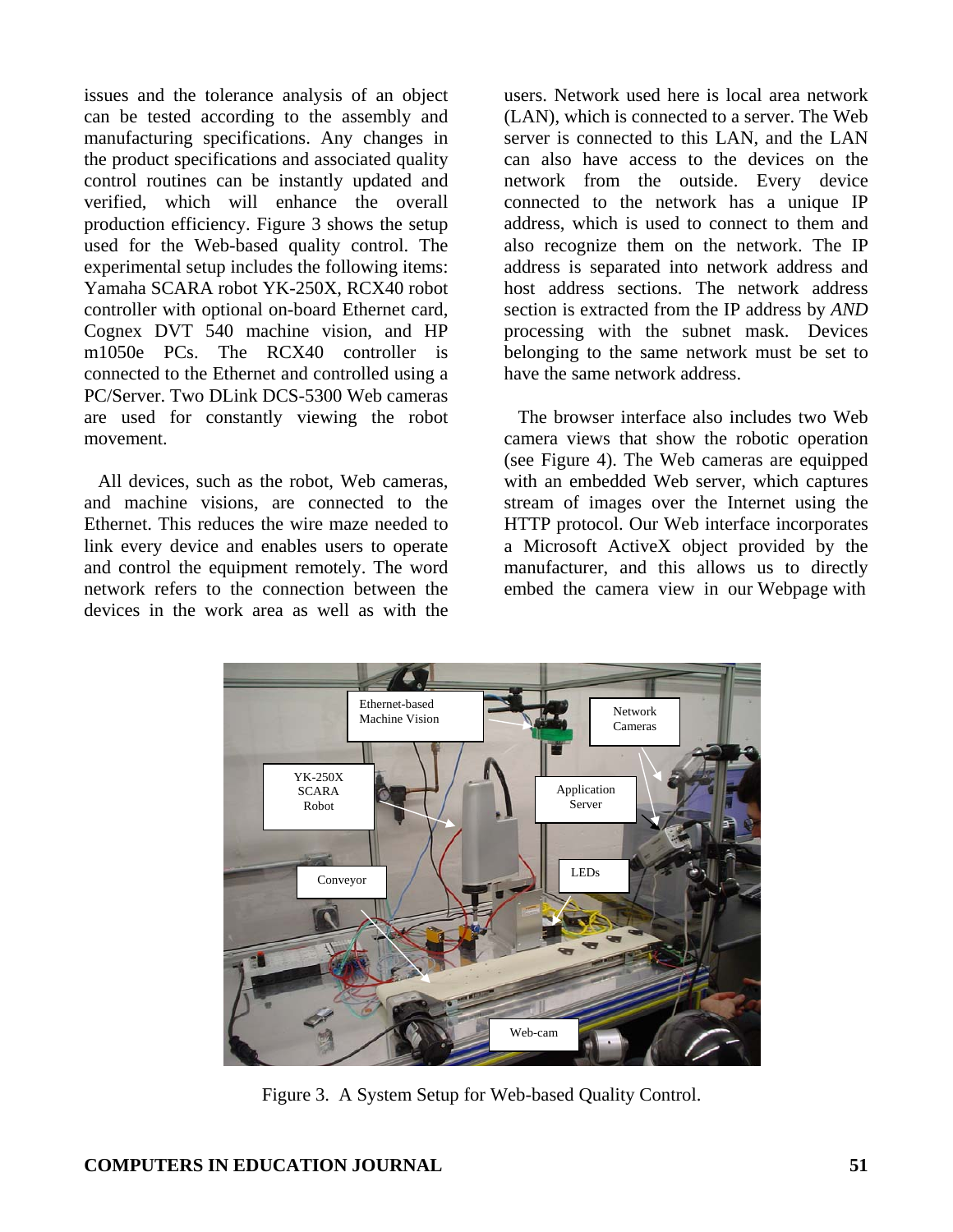

Figure 4. Web Interface for the Quality Measurement and Robotic Operations.

minimal configuration. Information is exchanged between the Applet and the application server through a TCP/IP connection. Figure 4 shows a screen shot of the Web-based end-user interface. The Applet does not execute any task upon loading. The user initiates the inspection procedure by clicking on the "Start Inspection" button. Once clicked, it attempts to establish a connection with the application server. Successful establishment of the connection also starts the inspection process at the other end, as explained in earlier sections.

There are several fields in the Applet that gives a live analysis of the ongoing inspection process such as the number of objects inspected, number of compliant objects, current dimensions, and cumulative measurement history. Since the programs, data, and access information are stored centrally, changes are made available to users immediately. The current Web technology also provides for extensive interactivity allowing for real-time interaction with the system.

#### **Conclusions**

The development of the Web-based laboratory positively impacts upon education, research, and service at the Drexel's Applied Engineering Technology curriculum. This work successfully demonstrates a concept of E-quality through the implementation of a Web-based quality control system using Java programming software. A computer vision system measures the dimensions of products on the conveyor belt and sends the information to an application server, which activates an appropriate action for the robot. Various image processing and analysis algorithms are integrated for remote quality inspection. Operators can remotely adjust the inspection routine in the case of process changes, such as lighting conditions, part variations, and quality criteria. This result provides a great impact in production since engineers can access and control the equipment and quality anytime, from anywhere. From educational point of view, such setting provides a convenience to not only place-bound students, but also to many students who work during the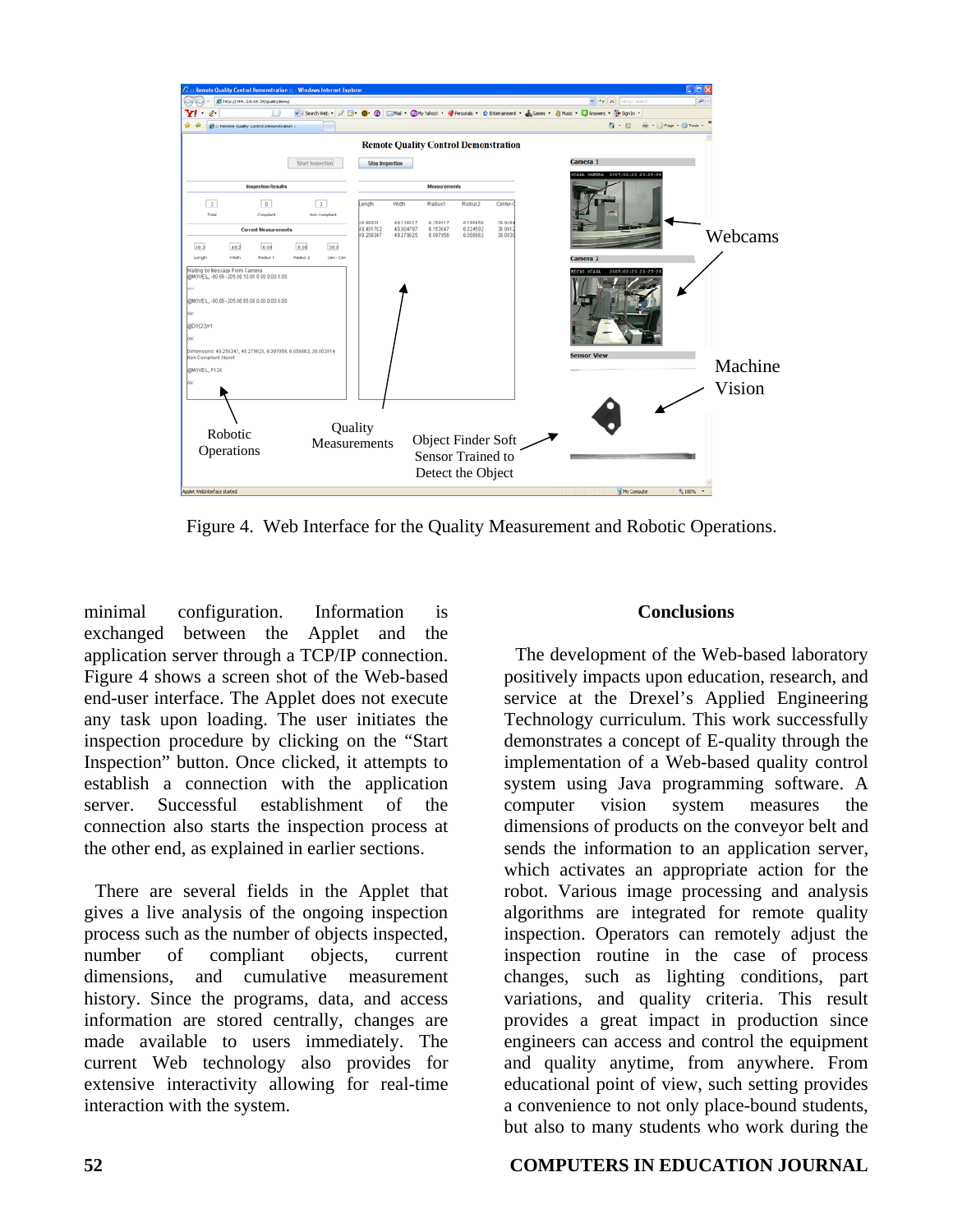day time, and consequently having not enough time to complete their lab assignments during the normal class hours. Due to such benefits, it is expected that online laboratory will continue to grow in terms of available numbers as well as the level of sophistications in the coming years.

#### **Acknowledgement**

This work was supported by the US National Science Foundation (CCLI Phase II DUE-0618665), the US Dept. of Education (Award # P116B060122) and Yamaha Robotics Company. This work was also supported by the 2007 Ajou University Faculty Start-up Funding for Research and Development. The authors wish to express sincere gratitude for their financial support.

#### **References**

- 1. Jose, Joao and Ferreira, Pinto, "E-Manufacturing: Business Paradigms and Supporting Technologies," Kluwer Academic Publishers, Dordrecht, The Netherlands. Pp. 280, 2004.
- 2. Michel, Roberto, "E-manufacturing Essentials," Manufacturing Systems (MSI), Vol. 18, Issue 5, pp. 36, May 2000.
- 3. Ming, X. G., Yan, J. Q., Lu, W. F., and Ma, D. Z., "Technology Solutions for Collaborative Product Lifecycle Management – Status Review and Future Trend," Concurrent Engineering, Vol. 13, pp. 311 – 319, Dec. 2005.
- 4. Lacroix, Eric and St-Denis, Richard, "Web Technologies in Support of Virtual Manufacturing Environments," Proc. Conf. on Emerging Technologies and Factory Automation, Lisbon, Portugal, Vol. 2, pp. 43- 49, Sept. 2003.
- 5. Lee, Jay, "E-manufacturing—fundamental, tools, and transformation", Robotics & Computer-Integrated Manufacturing, Vol. 19, No. 6, pp. 501 – 508, Dec. 2003.
- 6. Wang, Lihui, Orban, Peter, Cunningham, Andrew, and Lang, Sherman, "Remote Realtime CNC machining for Web-based Manufacturing," Robotics & Computer-Integrated Manufacting, Vol. 20, No. 6, pp. 563-571, Dec. 2004.
- 7. Zhou, Guanghui, Jiang, Pingyu, and Fukuda, Shuichi, "Using Mobile Agents to Schedule a Manufacturing Chain on the Internet," Concurrent Engineering, Vol. 10, pp. 311- 323, Dec. 2002.
- 8. Shen, Yantao, Xi, Ning, Lai, King W.C. and Li, Wen J., "Internet-based Remote Assembly of Micro-electro-mechanical systems (MEMS)," Assembly Automation, Vol. 24, No. 3, pp. 289-296, 2004.
- 9. Chiou, Richard, Kwon, Yongjin, Rauniar, Shreepud, and Sosa, Horacio, "Visual Basic Programming for Internet-based Robotic Control", Computers in Education Journal, p. 81, vol. XVII, April – June of 2007.
- 10. Kwon, Y., Rauniar, S., Chiou, R. & Sosa, H., "Remote Control of Quality Using Ethernet Vision and Web-enabled Robotic System" Journal of Concurrent Engineering: Research and Applications, Vol. 14, No. 1, pp. 35-42, 2006.
- 11. Kwon, Y., Chiou, R., Rauniar, S. & Sosa, H., 2006, "Positioning Accuracy Characterization of Precision Micro Robot over the Internet," Journal of Advanced Manufacturing Systems, Vol. 5, No.1, pp. 45-57, 2006.